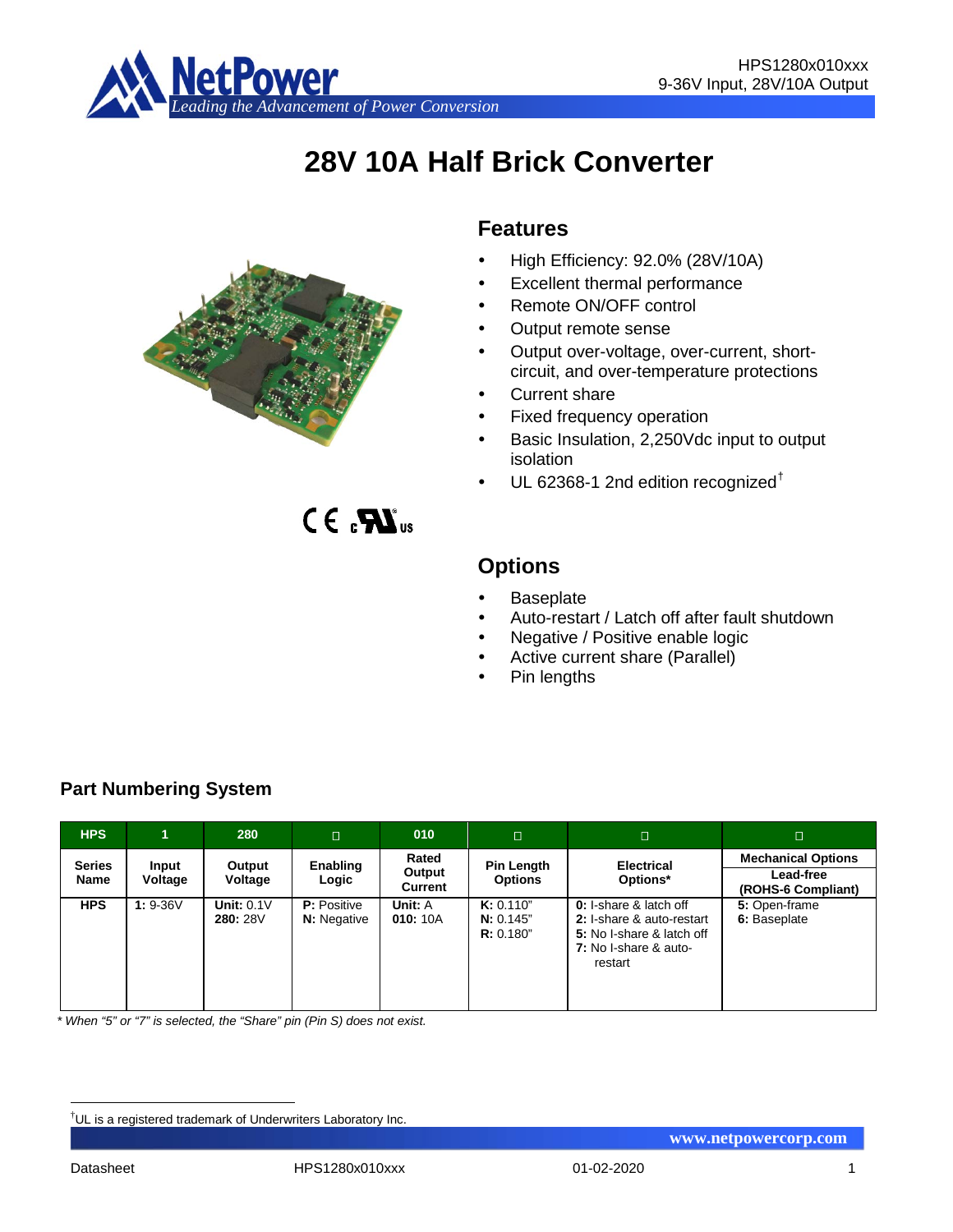

# **Absolute Maximum Rating**

Excessive stresses over these absolute maximum ratings can cause permanent damage to the converter. Operation should be limited to the conditions outlined under the Electrical Specification Section.

| <b>Parameter</b>                                                             | Min    | <b>Max</b> | Unit |
|------------------------------------------------------------------------------|--------|------------|------|
| Input Voltage (continuous)                                                   | $-0.5$ | 40         | Vdc  |
| Input Voltage (< 100ms, operating)                                           |        | 50         | Vdc  |
| Input Voltage (continuous, non-operating)                                    |        | 50         | Vdc  |
| <b>Operating Ambient Temperature</b><br>(See Thermal Considerations section) | $-40$  | $85*$      | °С   |
| Storage Temperature                                                          | -55    | 125        | °С   |

*\*Derating curves provided in this datasheet end at 85ºC ambient temperature. Operation above 85ºC ambient temperature is allowed provided the temperatures of the key components or the baseplate do not exceed the limit stated in the Thermal Considerations section.*

# **Electrical Specifications**

These specifications are valid over the converter's full range of input voltage, resistive load, and temperature unless noted otherwise.

#### **Input Specifications**

| <b>Parameter</b>                      | <b>Min</b> | <b>Typical</b> | <b>Max</b> | <b>Unit</b>              |
|---------------------------------------|------------|----------------|------------|--------------------------|
| Input Voltage                         | 9          | 18             | 36         | Vdc                      |
| Input Current                         |            |                | 45         | $\overline{\phantom{a}}$ |
| Quiescent Input Current (typical Vin) |            | 450            | 470        | mA                       |
| <b>Standby Input Current</b>          |            | 10             | 15         | mA                       |
| Input Turn-on Voltage Threshold       |            | 8.5            | 9          |                          |
| Input Turn-off Voltage Threshold      |            | 7.5            |            |                          |
| Input Voltage ON/OFF Hysteresis       |            |                |            |                          |

#### **Output Specifications**

| <b>Parameter</b>                                                                                                                                                                                  | <b>Min</b>  | <b>Typical</b>    | <b>Max</b> | Unit           |
|---------------------------------------------------------------------------------------------------------------------------------------------------------------------------------------------------|-------------|-------------------|------------|----------------|
| Output Voltage Set Point<br>(typical Vin; full load; $Ta = 25^{\circ}C$ )                                                                                                                         |             | 28.0              |            |                |
| Output Voltage Set Point Accuracy<br>(typical Vin; full load; $Ta = 25^{\circ}C$ )                                                                                                                | $-1.5$      |                   | $+1.5$     | %Vo            |
| Output Voltage Set Point Accuracy (over all conditions)                                                                                                                                           | $-3$        |                   | $+3$       | %Vo            |
| <b>Output Regulation:</b><br>Line Regulation (full range input voltage, 1/2 full load)<br>Load Regulation(full range load, typical Vin)<br>Temperature (Ta = -40 $^{\circ}$ C to 85 $^{\circ}$ C) |             | 0.2<br>0.2<br>0.1 | 0.5<br>0.5 | %Vo            |
| Output Ripple and Noise Voltage<br><b>RMS</b><br>Peak-to-peak (5 Hz to 20 MHz bandwidth, typical Vin)                                                                                             |             | 10<br>50          | 15<br>80   | mVrms<br>mVp-p |
| <b>Output Current</b>                                                                                                                                                                             | $\Omega$    |                   | 10         | $\mathsf{A}$   |
| <b>Output Power</b>                                                                                                                                                                               | $\mathbf 0$ |                   | 280        | W              |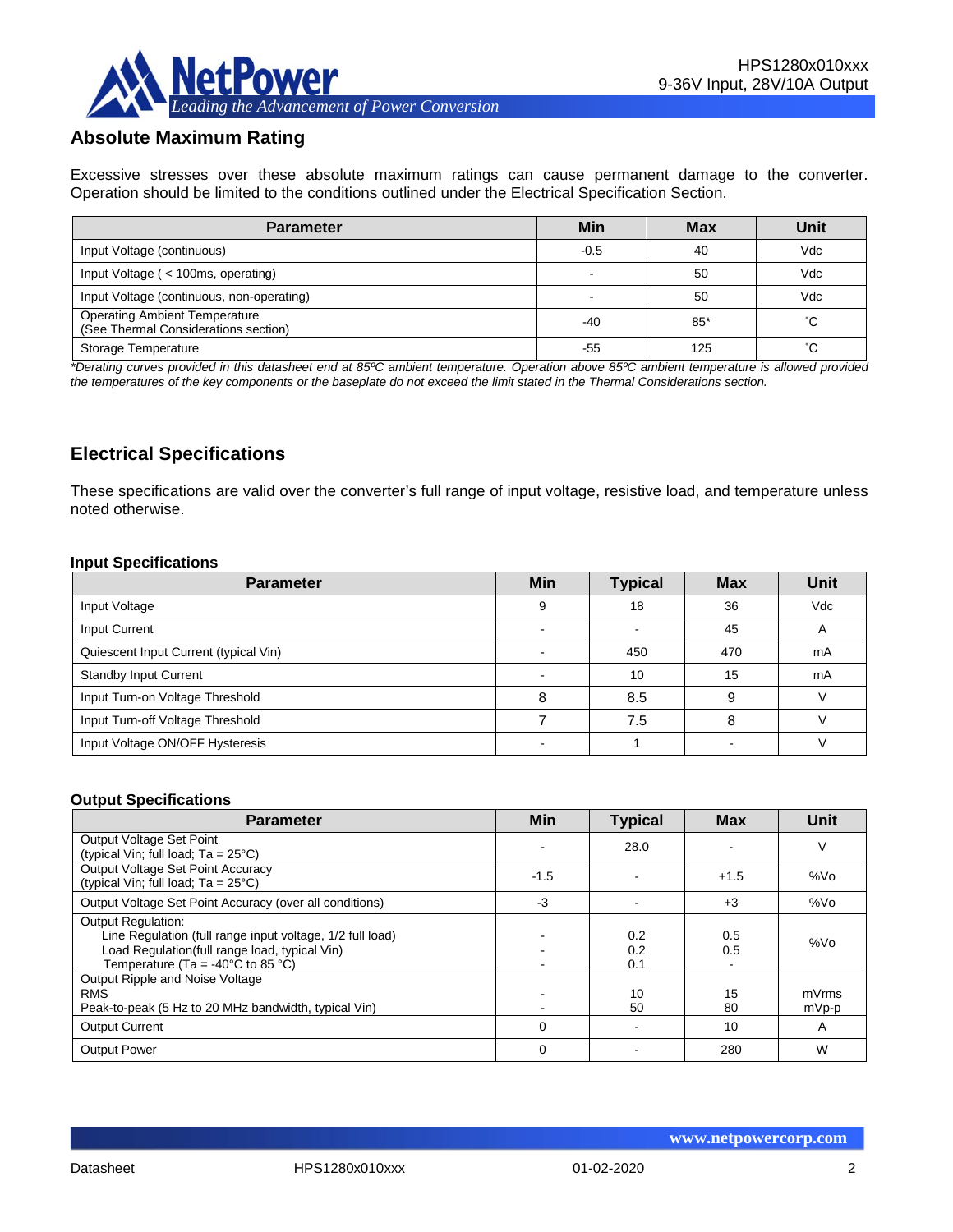

#### **Output Specifications (Continued)**

| <b>Parameter</b>                                                                                                                                                                                                                                       | <b>Min</b> | <b>Typical</b> | <b>Max</b> | <b>Unit</b> |
|--------------------------------------------------------------------------------------------------------------------------------------------------------------------------------------------------------------------------------------------------------|------------|----------------|------------|-------------|
| Efficiency<br>(typical Vin; full load; $Ta = 25^{\circ}C$ )                                                                                                                                                                                            |            | 92.0           |            | $\%$        |
| <b>Output Ripple Frequency</b>                                                                                                                                                                                                                         | 230        | 250            | 270        | kHz         |
| <b>External Load Capacitance</b>                                                                                                                                                                                                                       |            |                | 4,000      | μF          |
| Startup Delay, duration from enabling signal to Vo reaches 10% of its set<br>point.<br>(typical Vin; full load; $Ta = 25^{\circ}C$ )                                                                                                                   |            | 45             |            | ms          |
| Startup Time, duration for Vo to rise from 10% of its set point to within its<br>regulation band.<br>(typical Vin; full load; $Ta = 25^{\circ}C$ )                                                                                                     |            | 50             |            | ms          |
| Output Over Current Protection Set Point (full load)                                                                                                                                                                                                   | 110        | 165            | 175        | $\%$        |
| Output Over Voltage Protection Set Point (typical Vo)                                                                                                                                                                                                  | 115        | 125            | 135        | $\%$        |
| Output Trim Range in % of typical Vo                                                                                                                                                                                                                   | 80         |                | 110        | $\%$        |
| <b>Dynamic Response</b><br>(typical Vin; Ta = $25^{\circ}$ C; load transient 0.1A/ $\mu$ s)<br>Load steps from 50% to 75% of full load:<br>Peak deviation<br>Settling time (within 10% band of Vo deviation)<br>Load step from 75% to 50% of full load |            | 5<br>500       |            | %Vo<br>μs   |
| Peak deviation<br>Settling time (within 10% band of Vo deviation)                                                                                                                                                                                      |            | 5<br>500       |            | %Vo<br>μs   |

## **General Specifications**

|                                                                                                                 | <b>Parameter</b>  | Min | <b>Typical</b> | <b>Max</b> | <b>Unit</b>  |
|-----------------------------------------------------------------------------------------------------------------|-------------------|-----|----------------|------------|--------------|
| Remote Enable                                                                                                   |                   |     |                |            |              |
| Logic Low:                                                                                                      |                   |     |                |            |              |
|                                                                                                                 | $ION/OFF = 1.0mA$ | 0   |                | 1.2        |              |
|                                                                                                                 | $VON/OFF = 0.0V$  |     |                | 1.0        | mA           |
| Logic High:                                                                                                     | $ION/OFF = 0.0µA$ | 3.5 |                | 15         |              |
|                                                                                                                 | Leakage Current   |     |                | 50         | μA           |
| <b>Isolation Capacitance</b>                                                                                    |                   |     | 4,700          |            | pF           |
| <b>Isolation Resistance</b>                                                                                     |                   | 10  |                |            | MΩ           |
| Calculated MTBF (Telecordia SR-332, 2011, Issue 3), full load, 40°C,<br>60% upper confidence level, typical Vin |                   |     | 7.5            |            | $10^6$ -hour |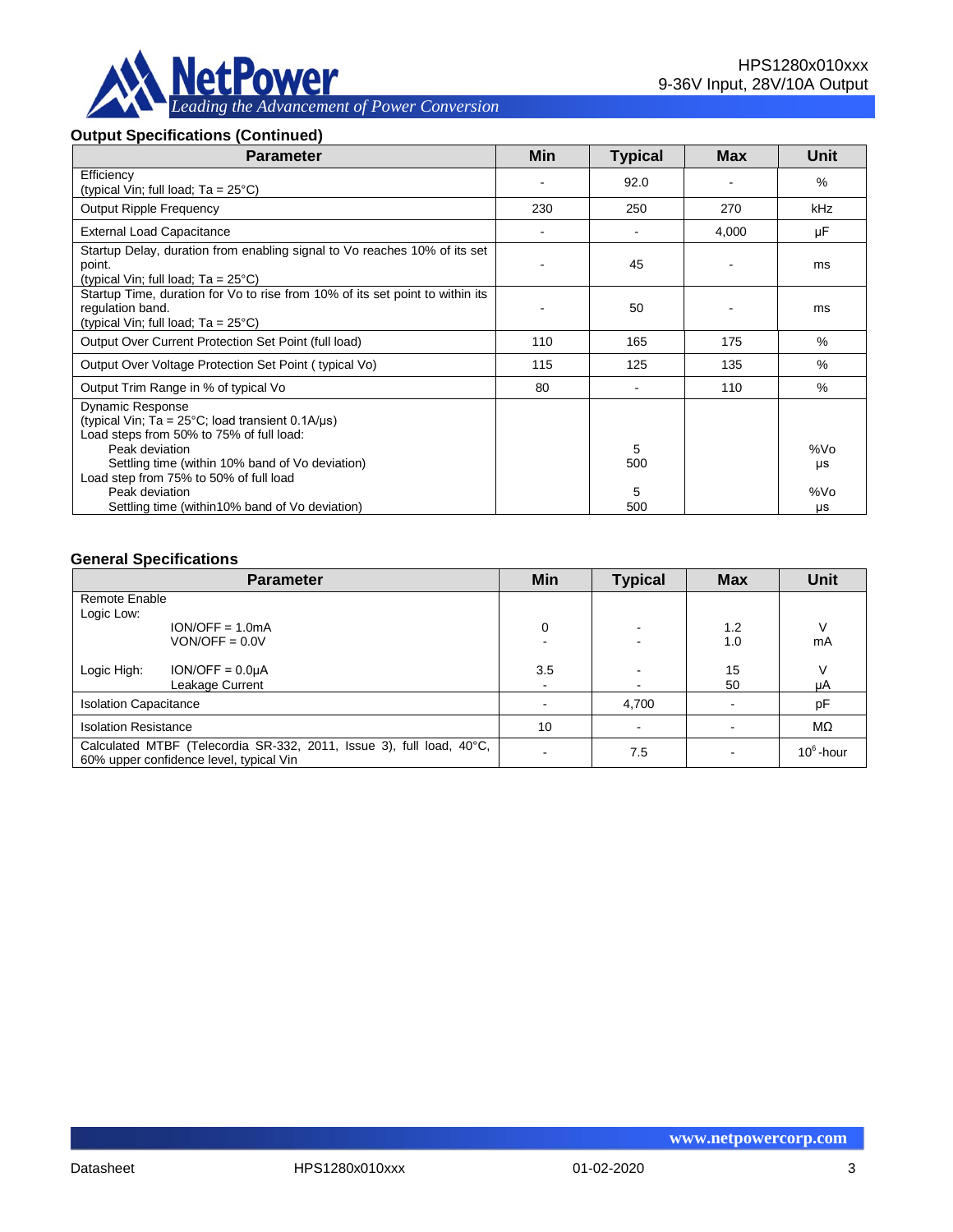

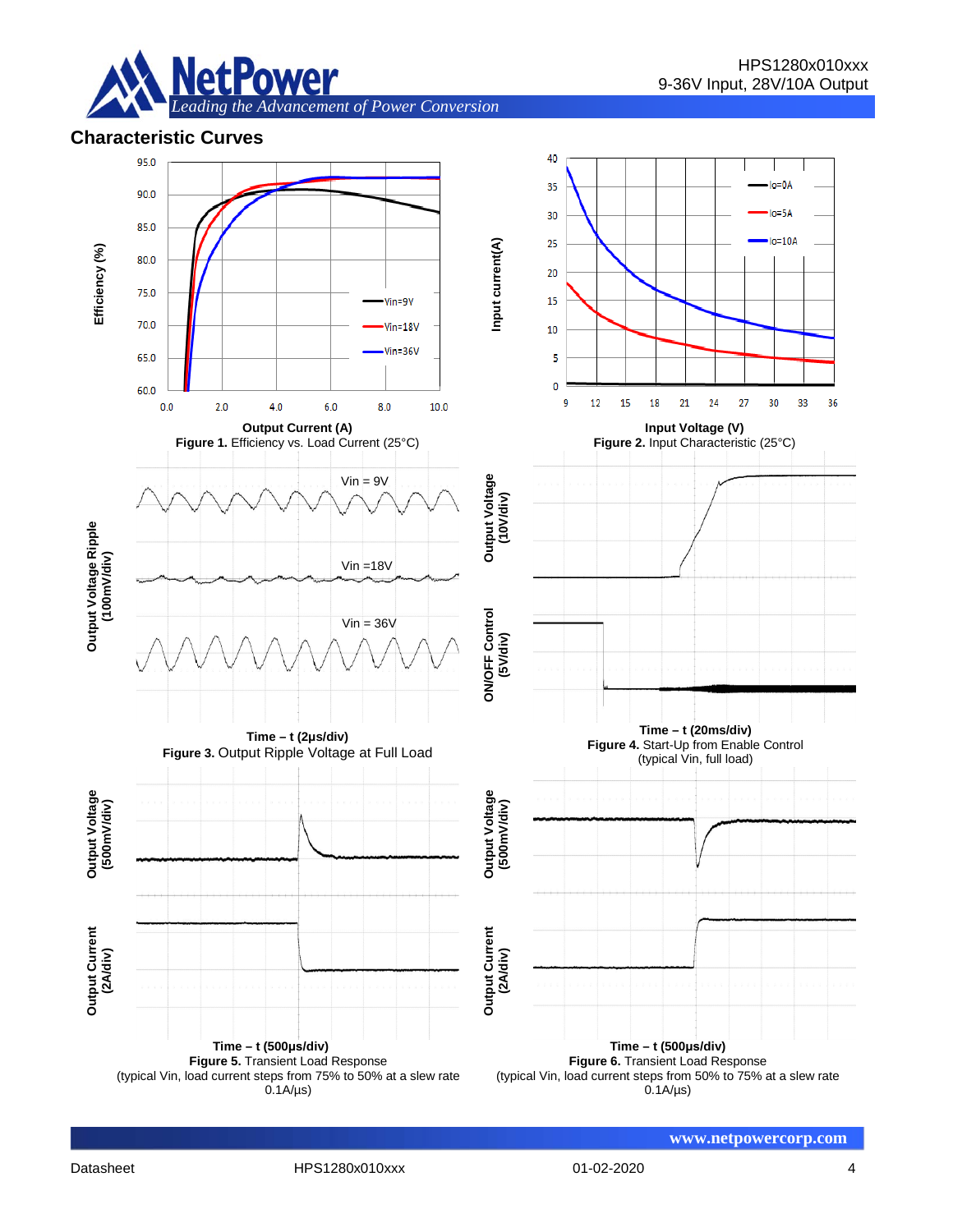



Figure 7. Current Derating Curve with Open Frame (Direction 3 (Ref. Figure 8); typical Vin, soldered interface)





**Figure 8.** Thermal Image for Airflow Direction 3 (9A output, 55°C ambient, 200 LFM, typical Vin, open frame unit)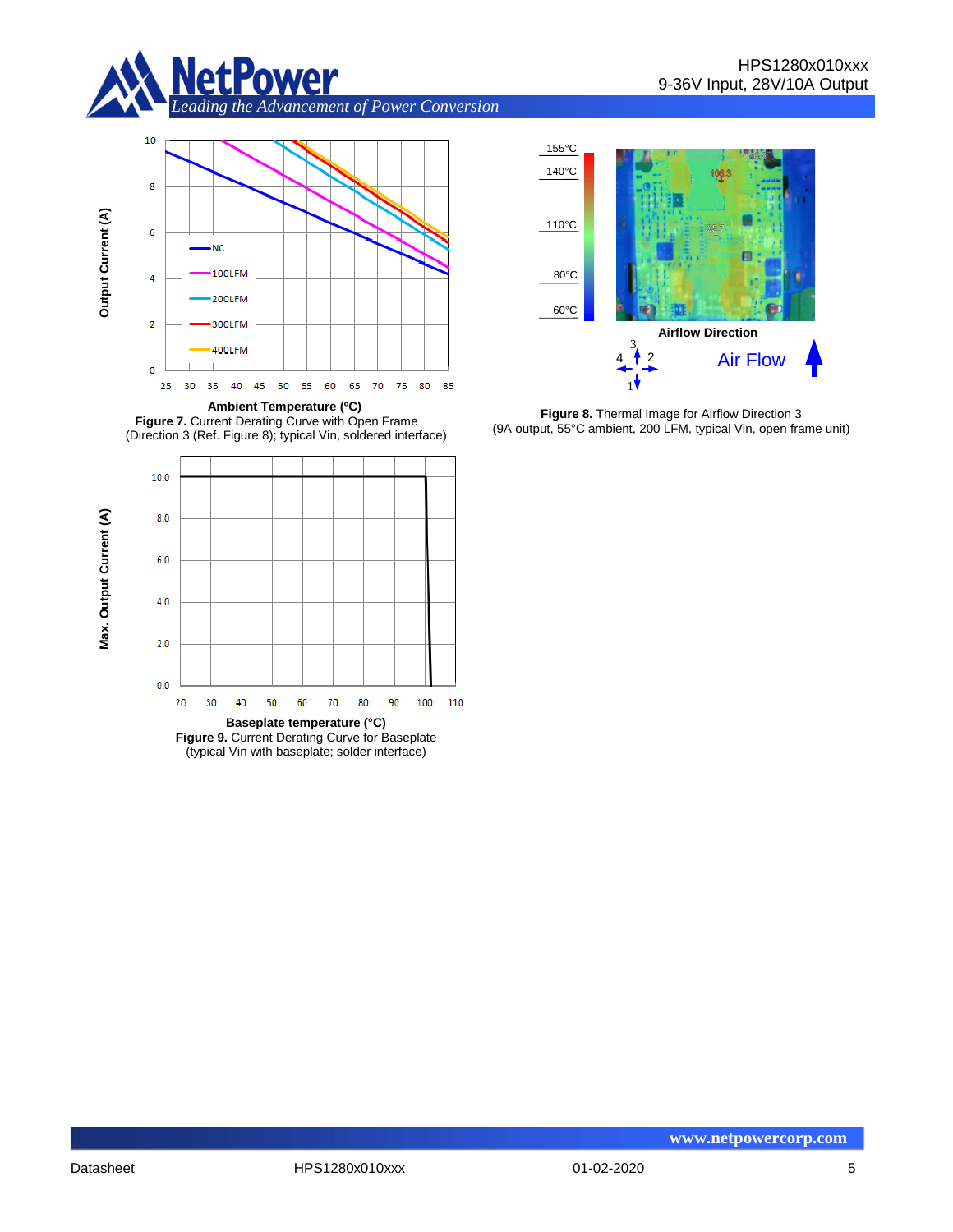

# **Feature Descriptions**

#### **Remote ON/OFF**

The converter can be turned on and off by changing the voltage between the ON/OFF pin and Vin(-). The HPS1 Series of converters is available with factory selectable positive logic and negative logic.

For the negative control logic, the converter is ON when the ON/OFF pin is at a logic low level and OFF when the ON/OFF pin is at a logic high level. For the positive control logic, the converter is ON when the ON/OFF pin is at a logic high level and OFF when the ON/OFF pin is at a logic low level.

With the internal pull-up circuitry, a simple external switch between the ON/OFF pin and Vin(-) can control the converter. A few example circuits for controlling the ON/OFF pin are shown in Figures 10, 11 and 12.

The logic low level is from 0V to 1.2V and the maximum switch current during logic low is 1mA. The external switch must be capable of maintaining a logic-low level while sinking up to this current. The maximum voltage at the ON/OFF pin generated by the converter internal circuitry is less than 15V. The maximum allowable leakage current is 50μA.



**Figure 10.** Opto Coupler Enable Circuit



**Figure 11.** Open Collector Enable Circuit



**Figure 12.** Direct Logic Drive

#### **Remote SENSE**

The remote SENSE pins are used to sense the voltage at the load point to accurately regulate the load voltage and eliminate the impact of the voltage drop in the power distribution path.

SENSE(+) and SENSE(-) pins should be connected to the point where regulation is desired. The voltage between the SENSE pins and the output pins must not exceed the smaller of 0.5V or 10% of typical output voltage.

[Vout(+) - Vout(-)] - [SENSE(+) - SENSE(-)] < MIN {0.5V, 10%Vo}

When remote sense is not used, the SENSE pins should be connected to their corresponding output terminals (positive and negative). If the SENSE pins are left floating, the converter will deliver an output voltage slightly higher than its specified typical output voltage.

## **Output Voltage Adjustment (Trim)**

The trim pin allows the user to adjust the output voltage set point. To increase the output voltage, an external resistor is connected between the TRIM pin and SENSE(+). To decrease the output voltage, an external resistor is connected between the TRIM pin and SENSE(-). The output voltage trim range is 80% to 110% of its specified nominal output voltage.

The circuit configuration for trim down operation is shown in Figure 13. To decrease the output voltage, the value of the external resistor should be

$$
Rdown = (\frac{100}{\Delta} - 2)(k\Omega)
$$

**Where** 

$$
\Delta = \left(\frac{|Vnom - Vadj|}{Vnom}\right) \times 100
$$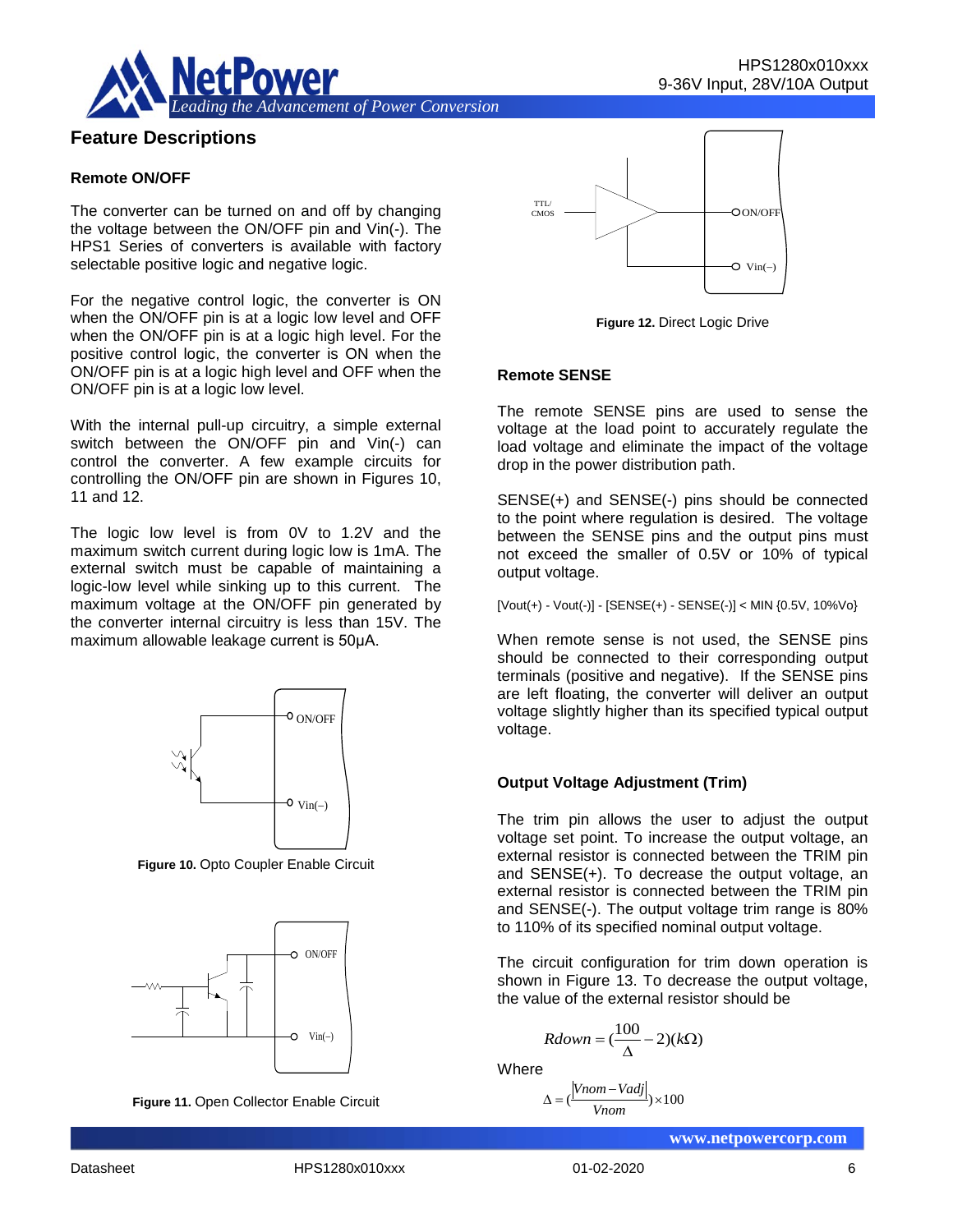

And

V*nom* = Nominal Output Voltage V*adj* = Adjusted Output Voltage

The circuit configuration for trim up operation is shown in Figure14. To increase the output voltage, the value of the resistor should be

$$
Rup = \left(\frac{Vo(100 + \Delta)}{1.225\Delta} - \frac{100}{\Delta} - 2\right)(k\Omega)
$$

**Where** 

V*o* = Nominal Output Voltage

As the output voltage at the converter output terminals are higher than the specified nominal level when using the trim up and/or remote sense functions, it is important not to exceed the maximum power rating of the converter as given in the Specifications table.



**Figure 13.** Circuit to Decrease Output Voltage



**Figure 14.** Circuit to Increase Output Voltage

## **Active Current Share (Parallel)**

Share pin is designed for active current share among modules in parallel.

The active current share feature allows multiple converters to share load current. For the parallel operation of multiple converters, The Share pin on each converter should be connected together. It is suggested to have a ground plane on the system board for Vin(-) to reduce the ground noise impact on the current share accuracy. The loop formed by the trace connecting the Share pins and the ground trace should be minimized to avoid noise coupling into the current share circuitry.

The HPS1 converter with current share feature has an internal oring FET at its output. The output pins of the current sharing converters can be directly connected together. A typical current share scheme for the HPS1 series of converters is shown in Figure 15.



**Figure 15.** Circuit Configuration for Active Current Share

If parallel feature is not needed, just let share pin open.

## **Input Under-Voltage Lockout**

This feature prevents the converter from starting until the input voltage reaches the turn-on voltage threshold, and keeps the converter running until the input voltage falls below the turn-off voltage threshold. Both turn-on and turn-off voltage thresholds are defined in the Input<br>Specifications table. The hysteresis prevents table. The hysteresis prevents oscillations.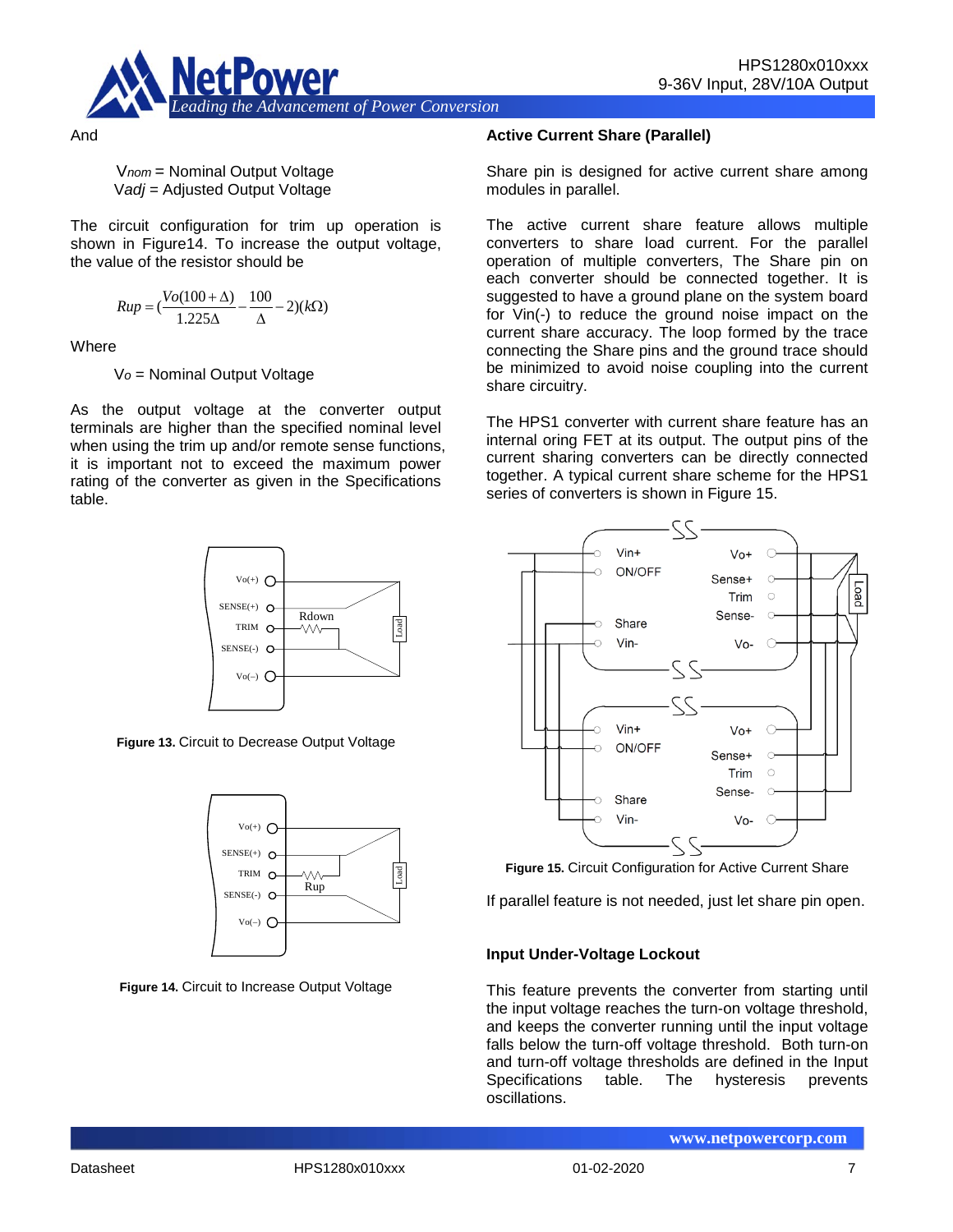

#### **Output Over-Current Protection (OCP)**

This converter can be ordered in either latch-off or auto-restart version upon OCP, OVP, and OTP.

With the latch-off version, the converter will latch off when the load current exceeds the limit. The converter can be restarted by toggling the ON/OFF switch or recycling the input voltage.

With the auto-restart version, the converter will operate in a hiccup mode (repeatedly try to restart) until the cause of the over-current condition is cleared.

#### **Output Over-Voltage Protection (OVP)**

With the latch-off version, the converter will shut down when the output voltage exceeds the limit. The converter can be restarted by toggling the ON/OFF switch or recycling the input voltage.

With the auto-restart version, the converter will operate in a hiccup mode (repeatedly try to restart) until the cause of the over-voltage condition is cleared.

#### **Over Temperature Protection (OTP)**

With the latch-off version, the converter will shut down and latch off if an over-temperature condition is detected. The converter has a temperature sensor located at a carefully selected position in the converter circuit board, which represents the thermal condition of key components of the converter. The thermal shutdown circuit is designed to turn the converter off when the temperature at the sensor reaches 120°C. The module can be restarted by toggling the ON/OFF switch or recycling the input voltage.

With the auto-restart version, the converter will resume operation after the converter cools down.

## **Design Considerations**

As with any DC/DC converter, the stability of the HPS1 converters may be compromised if the source impedance is too high or inductive. It's desirable to keep the input source ac-impedance as low as possible. Although the converters are designed to be stable without adding external input capacitors for typical source impedance, it is recommended to add 220 µF low ESR electrolytic capacitors at the input of the converter for each 100W output power, which reduces the potential negative impact of the source impedance on the converter stability. These electrolytic capacitors should have sufficient RMS current rating over the operating temperature range.

The converter is designed to be stable without additional output capacitors. To further reduce the output voltage ripple or improve the transient response, additional output capacitors are often used in applications. When additional output capacitors are used, a combination of ceramic capacitors and tantalum/polymer capacitors shall be used to provide good filtering while assuring the stability of the converter.

## **Safety Considerations**

The HPS1 Series of converters are designed in accordance with EN 62368 Safety of Information Technology Equipment Including Electrical Equipment. The converters meet the requirements in UL 62368, Safety of Information Technology Equipment and applicable Canadian Safety Requirement, and ULc 62368. Flammability ratings of the PWB and plastic components in the converter meet 94V-0.

To protect the converter and the system, an input line fuse is highly recommended on the un-grounded input end.

## **Thermal Considerations**

The HPS1 Series of converters can operate in various thermal environments. Due to the high efficiency and optimal heat distribution, these converters exhibit excellent thermal performance.

The maximum allowable output power of any power converter is usually determined by the electrical design and the maximum operating temperature of its components. The HPS1 Series of converters have tested comprehensively under various conditions to generate the derating curves with the consideration for long term reliability.

The thermal derating curves are highly influenced by the test conditions. One of the critical variables is the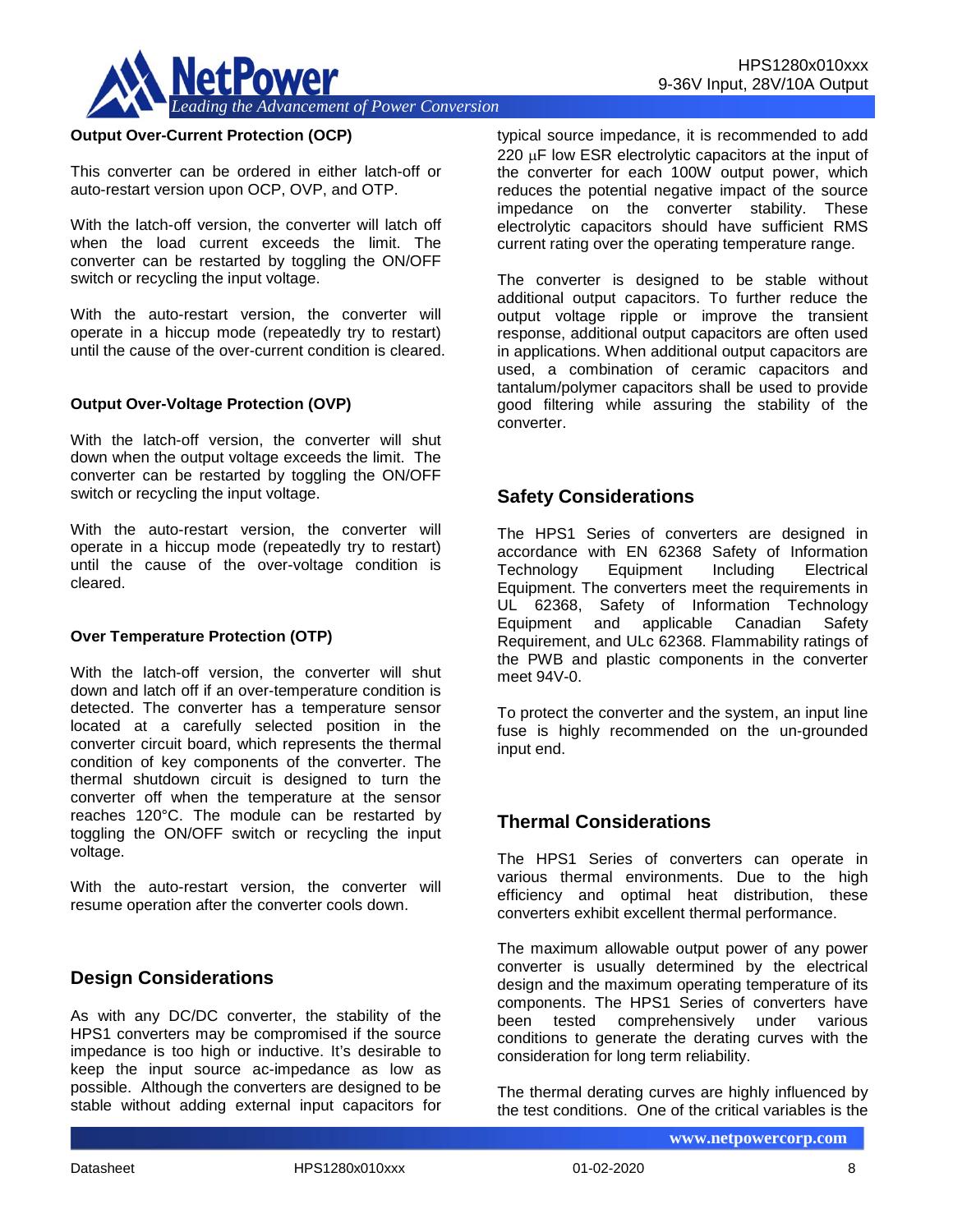

interface method between the converter and the test fixture board. There is no standard method in the industry for the derating tests. Some suppliers use sockets to plug in the converter, while others solder the converter into the fixture board. It should be noticed that these two methods produce significantly different results for a given converter. When the converter is soldered into the fixture board, the thermal performance of the converter is significantly improved compared to using sockets due to the reduction of the contact loss and the thermal impedance from the pins to the fixture board. Other factors affecting the results include the board spacing, construction (especially copper weight, holes and openings) of the fixture board and the spacing board, temperature measurement method and ambient temperature measurement point. The thermal derating curves in this datasheet are obtained using a PWB fixture board and a PWB spacing board with no opening, a board-to-board spacing of 1", and the converter is soldered to the test board with thermal relieves.

Note that the natural convection condition was measured at 0.05 m/s to 0.15 m/s (10ft./min. to 30 ft./min).

#### **Heat Transfer without a Baseplate**

With single-board DC/DC converter designs, convection heat transfer is the primary cooling means for converters without a baseplate. Therefore, airflow speed should be checked carefully for the intended operating environment. Increasing the airflow over the converter enhances the heat transfer via convection.

Figure 16 shows a recommended temperature monitoring point for open frame modules. For reliable operation, the temperature at this location should not continuously exceed 120 °C.



**Figure 16.** Temperature Monitoring Location

## **Heat Transfer with a Baseplate**

The HPS1 Series of converters have the options of using a baseplate for enhanced thermal performance. The typical height of the converter with the baseplate option is 0.50''. The use of an additional heatsink or cold-plate can further improve the thermal performance of the converter. With the baseplate option, an additional heatsink can be attached to the converter using M3 screws.

For reliable operation, the baseplate temperature should not continuously exceed 100 °C.

# **EMC Considerations**

The EMC performance of the converter is related to the layout and filtering design of the customer board. Careful layout and adequate filtering around the converter are important to confine noise generated by the switching actions in the converter and to optimize system EMC performance.